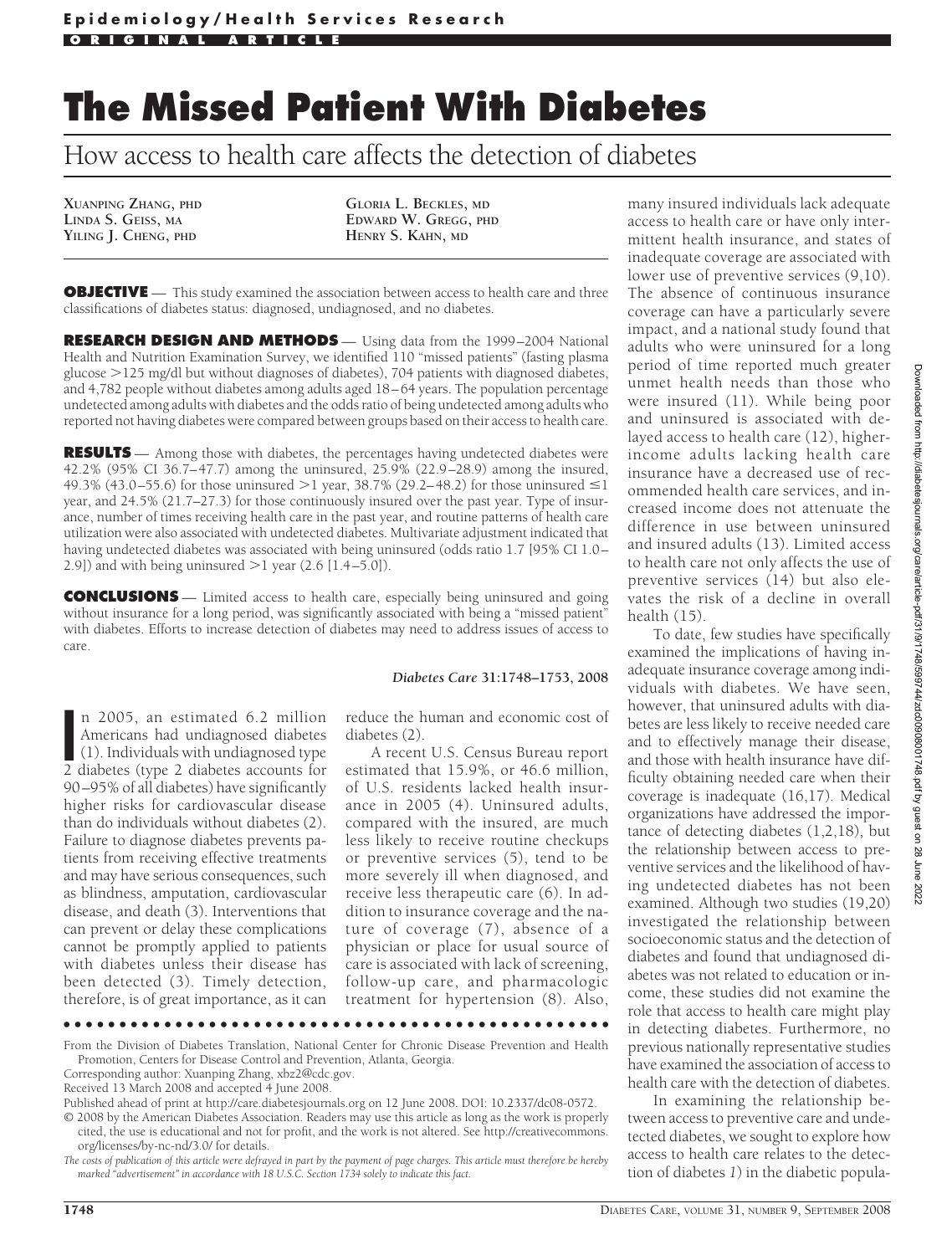tion and *2*) in the population who selfreported not having diabetes.

# **RESEARCH DESIGN AND**

**METHODS** — We used cross-sectional data from the 1999–2004 National Health and Nutrition Examination Survey (NHANES), a national population-based health survey that includes personal interviews, medical examinations, and laboratory measurements (21).

These analyses were based on data from adults aged 18–64 years who had fasted for  $\geq 8$  h. Individuals aged  $> 64$ years were excluded because they were commonly entitled to Medicare, the federal health care insurance program (96 of 1,988 subjects aged  $\geq$ 65 years had undiagnosed diabetes, of whom only 2 reported no health care insurance coverage). The diabetic population consisted of subjects who answered "yes" to the question, "Have you ever been told by a doctor that you have diabetes or sugar diabetes?" plus subjects who answered "no" but had fasting plasma glucose levels  $\geq$ 126 mg/dl. Those who answered "no" (regardless of fasting plasma glucose values) made up our population who self-reported not having diabetes.

Access to health care can be considered a multidimensional concept, including availability, organization, financing, utilization, and satisfaction among the possible domains (7). In this study, the measures of access used reflect two of these five domains: financing and utilization (7). Financing was measured by the following three variables: *1*) uninsured, *2*) covered by private insurance, and *3*) continuity of insurance coverage. Classified as uninsured were those who responded "no" to the question, "Are you covered by health insurance or some other kind of health care plan?" Those who reported having health insurance (the insured) were asked, "Are you covered by private insurance?" Those who responded "yes" were classified as covered by private insurance, and those responding "no" were considered to have public insurance. Continuity of coverage was derived from three questions: "Are you covered by health insurance or some other kind of health care plan?", "In the past 12 months, was there any time when you did not have any health insurance coverage?", and "About how long has it been since you last had healthcare coverage?" The responses were used to create a three-level variable: continuously insured over the

past year, uninsured  $\leq$ 1 year, and uninsured  $>1$  year.

Utilization was measured by *1*) number of times the participant received health care during the past 12 months, derived from the question, "During the past 12 months, how many times have you seen a doctor or other healthcare professional about your health at a doctor's office, a clinic, hospital emergency room, at home or some other place?" and *2*) routine patterns of health care utilization, derived from the two questions, "Is there a place that you usually go when you are sick or you need advice about your health?" and "What kind of place do you go to most often: is it a clinic, a doctor's office, ER, or some other place?"

We controlled for six sociodemographic variables in our analysis, including age, sex, race/ethnicity, marital status, education, and family income. We also used as covariates BMI (measured as kilograms divided by the square of height in meters) and a dichotomized version of self-rated health.

# Data analysis

We used two approaches to examine the relationship between access to health care and undiagnosed diabetes. First, we focused on the whole diabetic population (diagnosed and undiagnosed) and examined the percentage undetected among those with diabetes (undiagnosed divided by diagnosed plus undiagnosed).

Second, we used multivariate logistic regression models to examine, in the population who self-reported not having diabetes the relationship between access to health care and actually having diabetes. We restricted this analysis to the population who self-reported not having diabetes because diagnosed patients might be more likely to seek insurance and to use health care more often than their undiagnosed counterparts. In our multivariate logistic regression models, covariates included age, sex, race/ethnicity, marital status, education, family income, BMI, and self-rated health.

The sampling weights from the subpopulation of NHANES 1999–2004 participants who had fasted in the morning were utilized in our analyses. Analyses were conducted using SUDAAN statistical software (version 9.0.1) (22). We conducted two-tailed *t* tests for significance and considered results with a *P* value of -0.05 to be significant.

**RESULTS** — In the subsample of adults aged 18–64 years who had fasted, we identified 110 subjects with undiagnosed diabetes, 704 who had been diagnosed, and 4,782 subjects without diabetes. Characteristics of participants for each group was presented in Table 1.

In an analysis adjusted for age, sex, and race/ethnicity, those with undiagnosed diabetes had the least favorable profile of access to health care among the three groups (Table 2 ). They were significantly more likely to be uninsured than either of the other two groups  $(P < 0.01$  for both comparisons). Similarly, they were more likely to be uninsured for  $>1$  year than were these other two groups  $(P < 0.01)$ , and they were the most likely not to have received any health care in the past year. In addition, subjects with undiagnosed diabetes were more likely than those with diagnosed diabetes to lack a usual source of care  $(P < 0.01)$ . If insured, however, the undiagnosed were more likely than the diagnosed to be covered by a private insurance plan.

## Percentage undetected among all people with diabetes

The percentage of those with undetected diabetes in the diabetic population was significantly higher among the uninsured than among the insured (42.2% [95% CI 36.7–47.7] vs. 25.9% [22.9–28.9]) (Fig. 1). Among the insured, the percentage undetected among those with private insurance was significantly higher than among those with government insurance (28.5% [25.1–31.9] vs. 17.8% [13.5– 22.1]). Continuity of coverage was associated with the percentage undetected. Here, the highest percentage, 49.3% (95% CI  $43.0 - 55.6$ ), was among those uninsured for  $>1$  year, followed by 38.7% (29.2–48.2) among those uninsured <1 year and 24.5% (21.7–27.3) among those insured without discontinuity in the past year.

The number of times that health care was received in the past year was associated with having undetected diabetes. Percentages undetected ranged from 72.8% (95% CI 66.9–78.7) among those not seeing a health care professional in the last year to 47.2% (39.8–54.6) among those who received care just once to 33.1% (26.8–39.4) among those receiving care two to three times to 16.7% (13.2–20.2) among those who received care four times or more. Among those who usually used clinics and health care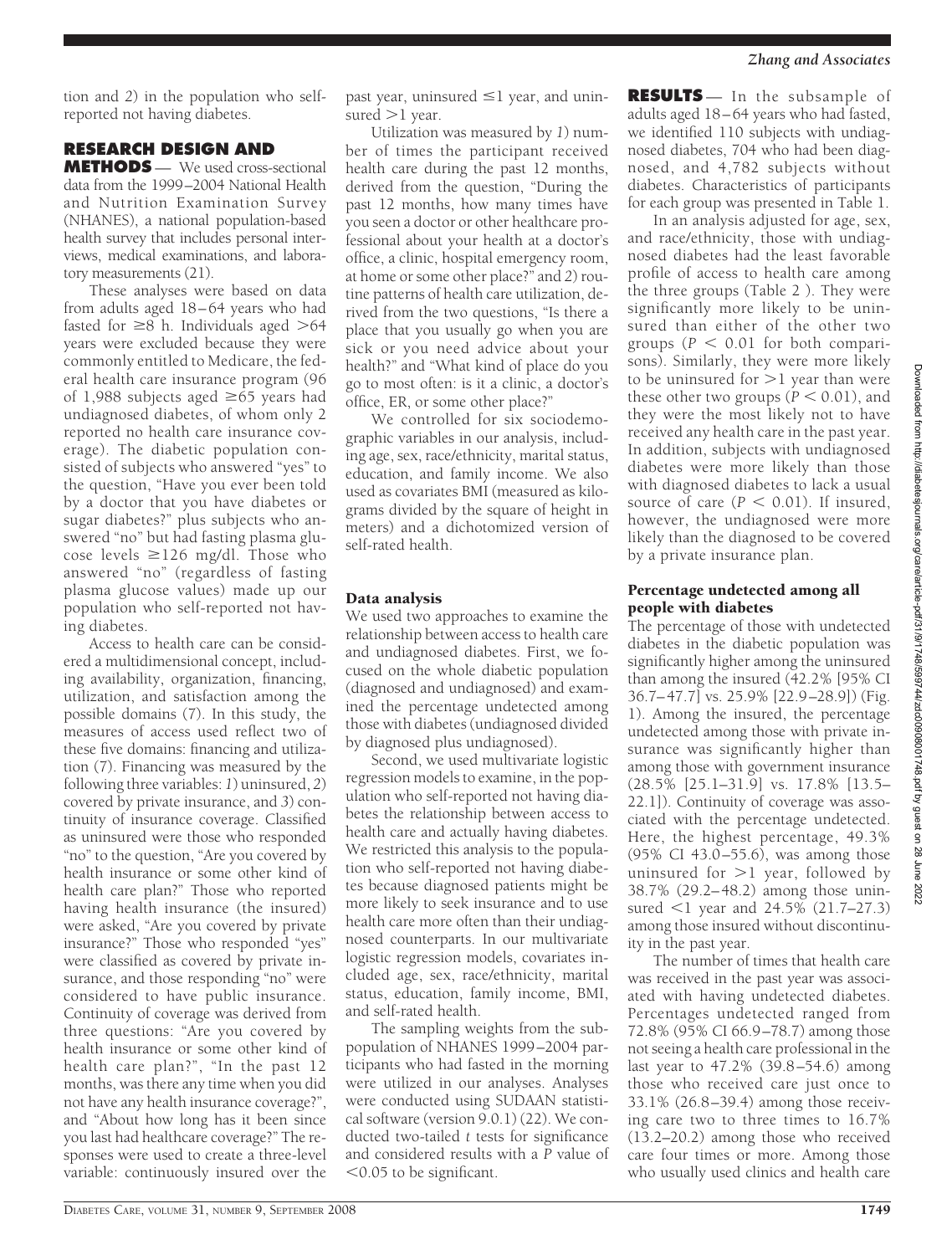#### **Table 1—***Characteristics of participants aged 18–64 years\**

|                                  |      | Diagnosed diabetes<br>$(n = 704)$ |                | Undiagnosed diabetes<br>$(n = 110)$ | Nondiabetic population<br>$(n = 4,782)$ |                    |
|----------------------------------|------|-----------------------------------|----------------|-------------------------------------|-----------------------------------------|--------------------|
| Variables                        | n    | Weighted % or mean                | n              | Weighted % or mean                  | $\boldsymbol{n}$                        | Weighted % or mean |
| Mean age (in years)              |      | 49.9                              |                | 50.2                                |                                         | 39.0               |
| Sex (female)                     | 363  | 48.7                              | 47             | 36.8                                | 2,539                                   | 51.7               |
| Race (non-Hispanic white)        | 217  | 58.3                              | 47             | 68.4                                | 2,215                                   | 71.2               |
| Race (black)                     | 201  | 18.4                              | 25             | 13.0                                | 993                                     | 11.2               |
| Race (Hispanic)                  | 261  | 17.4                              | 34             | 14.2                                | 1,426                                   | 13.5               |
| Race (others)                    | 25   | 6.0                               | $\overline{4}$ | 4.4                                 | 148                                     | 4.2                |
| Marital status (married)         | 401  | 57.3                              | 60             | 56.7                                | 2,319                                   | 55.1               |
| Educational attainment           |      |                                   |                |                                     |                                         |                    |
| Less than high school            | 300  | 28.7                              | 53             | 32.8                                | 1,441                                   | 19.0               |
| High school                      | 152  | 23.7                              | 19             | 22.7                                | 1,200                                   | 26.2               |
| More than high school            | 252  | 47.5                              | 38             | 44.6                                | 2,141                                   | 54.8               |
| Family income <\$20,000 per year | 266† | 29.6                              | 43†            | 26.6                                | 1,389†                                  | 22.2               |
| Mean BMI $(kg/m2)$               |      | 32.9                              |                | 34.1                                |                                         | 27.6               |
| Self-rated health                |      |                                   |                |                                     |                                         |                    |
| Good, very good, or excellent    | 335  | 55.3                              | 74             | 73.6                                | 4,007†                                  | 86.4               |
| Fair or poor                     | 369  | 44.7                              | 36             | 26.4                                | 770†                                    | 13.6               |

\*Data source: NHANES 1999–2004; analytic population included participants with diagnosed diabetes, undiagnosed diabetes, and no diabetes; all data weighted by morning fasting sample weight. †Twenty of 704 subjects with diagnosed diabetes, 6 of 110 subjects with undiagnosed diabetes, and 121 of 4,782 subjects without diabetes did not report family income; 5 of 4,782 subjects without diabetes did not report their health status. These missing data will not appear in the regression models in Table 3.

centers for health care purposes, the percentage undetected was 31.1% (25.4– 36.8). The percentage undetected was 26.7% (23.3–30.1) in subjects usually us-

ing doctor's offices or HMO facilities. This percentage was 12.3% (5.6–19.0) in subjects usually using hospital emergency rooms or hospital outpatient departments. Among those not using any health care facility, the percentage undetected was 66.2% (56.1–76.3).

## **Table 2—***Profile of access to health care among U.S. adults aged 18–64 years: NHANES 1999–2004\**

|                                             | Diagnosed diabetes |                                    |         | Undiagnosed diabetes               | Nondiabetic population |                                    |
|---------------------------------------------|--------------------|------------------------------------|---------|------------------------------------|------------------------|------------------------------------|
| Access to care                              | n/N                | Estimated %<br>$(95\% \text{ CI})$ | n/N     | Estimated %<br>$(95\% \text{ CI})$ | n/N                    | Estimated %<br>$(95\% \text{ CI})$ |
| Financing                                   |                    |                                    |         |                                    |                        |                                    |
| Uninsured                                   | 144/704            | $19.3(14.0 - 26.1)$                | 38/110  | $36.6(32.8 - 40.6)$                | 1,314/4,782            | $21.2(19.4 - 23.2)$                |
| Covered by private insurance in insured     | 388/560            | $76.6(66.2 - 84.6)$                | 57/72   | 89.9 (83.0-94.2)                   | 2,893/3,468            | 88.4 (87.1–89.7)                   |
| Continuity of insurance coverage            |                    |                                    |         |                                    |                        |                                    |
| Uninsured $>1$ year                         | 66/647†            | $10.9(6.8-17.1)$                   | 24/101† | $25.6(21.0 - 30.8)$                | 541/4,239†             | 11.9(10.3–13.7)                    |
| Uninsured $\leq$ 1 year                     | 63/647†            | $11.6(7.0-18.5)$                   | 14/101† | $12.4(6.9-21.4)$                   | 572/4,239†             | $11.3(9.9-12.9)$                   |
| Continuously insured over past year         | 518/647†           | $77.5(71.4 - 82.7)$                | 63/101† | $62.0(54.7 - 68.7)$                | 3,126/4,239†           | 76.8 (74.6–78.8)                   |
| Utilization                                 |                    |                                    |         |                                    |                        |                                    |
| Number of times received health care        |                    |                                    |         |                                    |                        |                                    |
| over past year                              |                    |                                    |         |                                    |                        |                                    |
| None                                        | 27/704             | $2.4(1.4-4.0)$                     | 27/110  | 24.0 (19.4-29.3)                   | 979/4,781              | $19.5(17.9 - 21.2)$                |
| Once a year                                 | 57/704             | $4.9(3.3 - 7.4)$                   | 18/110  | $9.2(6.2 - 13.3)$                  | 1,004/4,781            | 21.5 (19.9-23.3)                   |
| Two to three                                | 158/704            | $29.8(22.1 - 38.9)$                | 26/110  | $33.8(26.4 - 42.0)$                | 1,279/4,781            | $27.6(26.3 - 28.9)$                |
| Four or more                                | 462/704            | $62.8(54.2 - 70.7)$                | 39/110  | 33.0 (26.0-40.9)                   | 1,519/4,781            | $31.4(29.7-33.1)$                  |
| Routine patterns of health care utilization |                    |                                    |         |                                    |                        |                                    |
| No place                                    | 34/704             | $3.0(1.5-6.0)$                     | 17/110  | 14.1(10.7–18.4)                    | 1,017/4,781            | 18.1(16.7–19.7)                    |
| Hospital emergency room, outpatient         | 63/704             | $5.2(3.3-8.1)$                     | 4/110   | $2.0(0.8-4.8)$                     | 273/4,781              | $5.0(4.4-5.7)$                     |
| department, or other                        |                    |                                    |         |                                    |                        |                                    |
| Clinic or health care centers               | 179/704            | $20.2(13.8-28.5)$                  | 26/110  | $15.2(9.7-22.9)$                   | 969/4,781              | $17.8(15.0 - 21.0)$                |
| Doctor's office or HMO                      | 428/704            | $71.7(63.2 - 78.8)$                | 63/110  | $68.7(61.4 - 75.2)$                | 2,522/4,781            | 59.0 (56.5–61.5)                   |

\*Data source: NHANES 1999–2004; analytic population included participants with diagnosed diabetes, undiagnosed diabetes, and no diabetes; estimated percentages for the U.S. were weighted by morning fasting sample weights and adjusted by age, sex, and race/ethnicity. †Fifty-seven of 704 subjects with diagnosed diabetes, 9 of 110 subjects with undiagnosed diabetes, and 543 of 4,782 subjects without diabetes did not report their continuity of insurance coverage.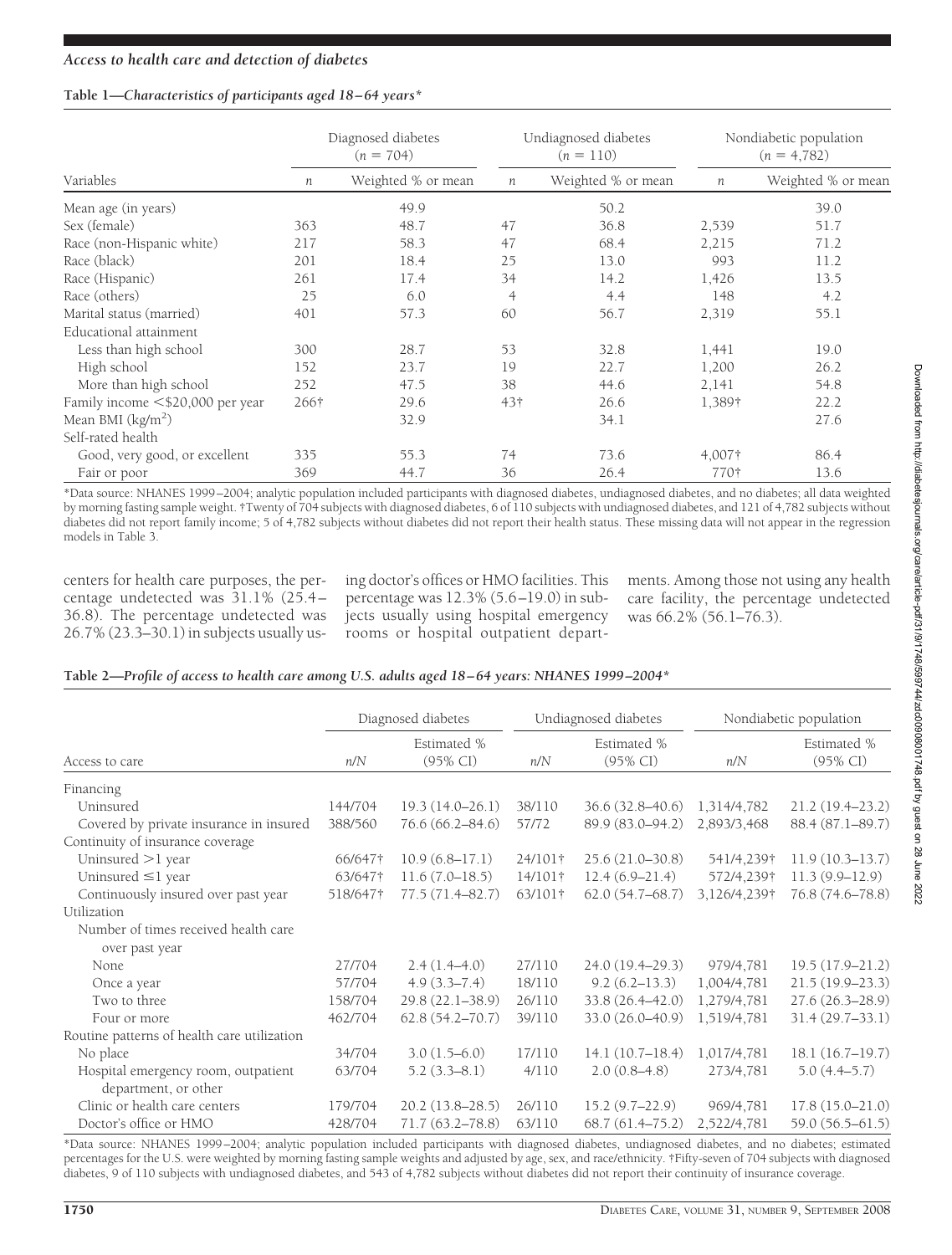



Figure 1—*Percent of undetected diabetes among people with diabetes by access to care.* y*-axis: percentage of undetected diabetes with 95% CI.* x*-axis: access to care. Clin, clinics; Doc, doctor; Hosp ER, hospital emergency room; Hosp OPD, hospital outpatient department.*

## Multivariate analysis

In our multinomial logistic analyses, we examined the relationship between access to health care and failure to detect diabetes in the population who selfreported not having diabetes (Table 3).

**Table 3—***Multivariate-adjusted odds ratios for diabetes not being detected by indicators of access\**

| Access to care                                           | Odds ratio (95% CI) |
|----------------------------------------------------------|---------------------|
| Financing                                                |                     |
| Uninsured                                                | $1.7(1.0-2.9)$      |
| Covered by private insurance in insured                  | $2.1(1.2-3.6)$      |
| Continuity of insurance coverage                         |                     |
| Uninsured $>1$ year                                      | $2.5(1.3-4.8)$      |
| Uninsured $\leq$ 1 year                                  | $2.6(1.0-6.8)$      |
| Continuously insured over past year                      | 1.0 (referent)      |
| Utilization                                              |                     |
| Number of times receiving health care over past year     |                     |
| None.                                                    | $1.3(0.6-2.8)$      |
| Once a year                                              | $1.0(0.5-2.2)$      |
| Two to three                                             | $1.2(0.5-2.7)$      |
| Four or more                                             | $1.0$ (Ref.)        |
| Routine patterns of health care utilization              |                     |
| No place                                                 | $0.8(0.3-1.9)$      |
| Hospital emergency room, outpatient department, or other | $0.4(0.1-2.0)$      |
| Clinic or health care centers                            | $1.0(0.5-2.1)$      |
| Doctor's office or HMO                                   | $1.0$ (Ref.)        |

Data source: NHANES 1999–2004. \*Analytic population included participants with undiagnosed diabetes and no diabetes. Covariates included age, sex, race/ethnicity, marital status, education, family income, BMI, and self-rated health (full model can be provided upon request). Each odds ratio refers to a separate logistic regression, and the number of observations in continuity of insurance coverage regression is 4,208 and in all other regressions is 4,760 after excluding missing data.

After we adjusted for age, sex, race/ ethnicity, marital status, education, family income, BMI, and self-rated health, we found that compared with subjects without diabetes, those with undetected diabetes were significantly more likely to be uninsured (odds ratio 1.7 [95% CI 1.0–2.9]) and uninsured for  $>1$  year (2.6 [1.4–5.0]).

**CONCLUSIONS** — Having undetected diabetes puts one's health at substantial risk  $(1,\overline{2})$ , but timely detection of diabetes is difficult without access to health care. Using a nationally representative sample, we found that lack of access to care significantly elevated the risk of going undiagnosed. We found that undetected diabetes was related to insurance coverage, routine patterns of health care utilization, and continuity of coverage. The type of insurance and the number of times a health care professional was seen in the past year were also associated with having undetected diabetes. It is also noteworthy that those with undiagnosed diabetes were significantly more likely than those without diabetes to be uninsured or to be uninsured for  $>1$  year.

Previous studies (9–11) have indicated that continuity of coverage is even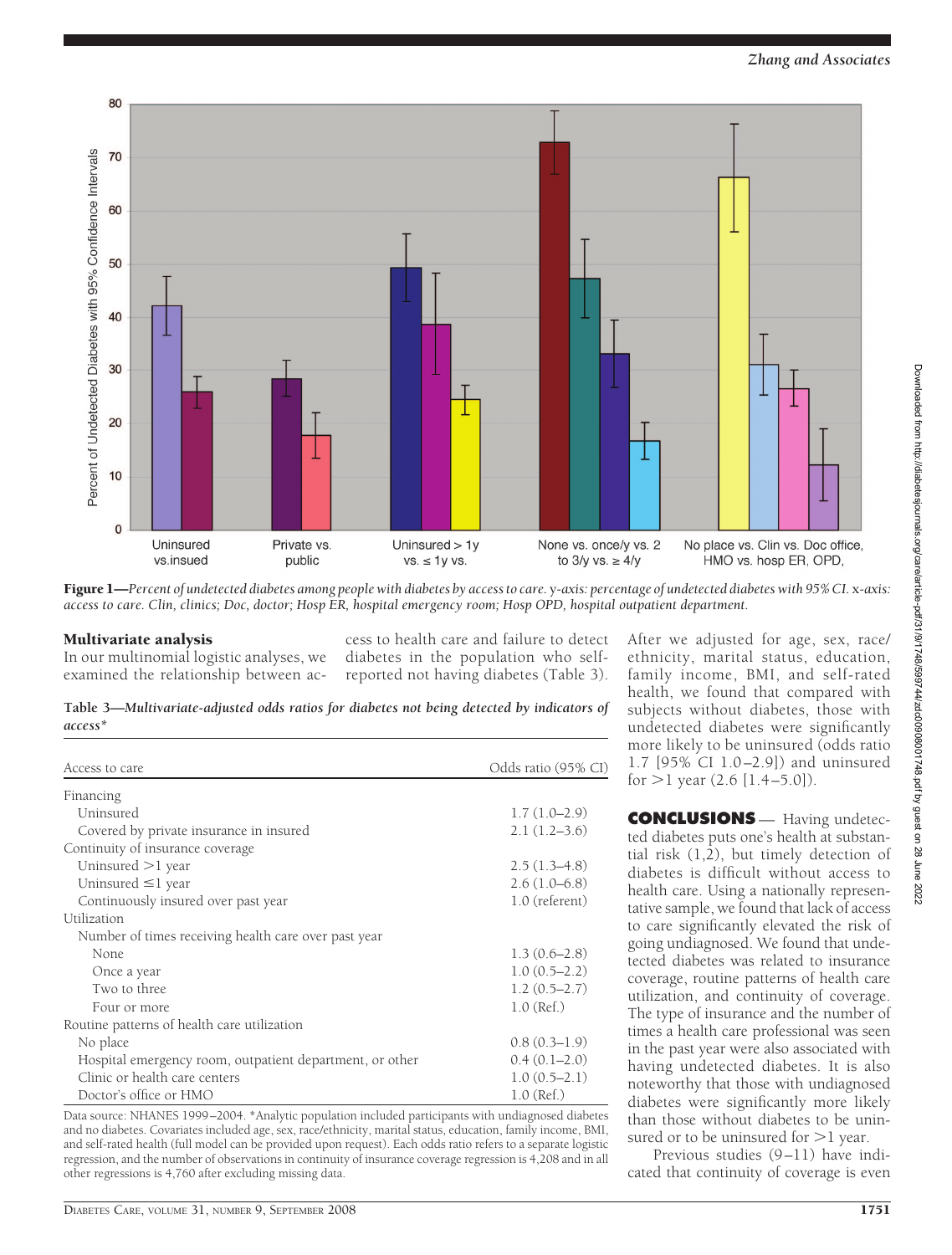#### *Access to health care and detection of diabetes*

more important than coverage per se in determining health status. Similarly, our study indicated that access to care was significantly related to the failure to detect diabetes, and the continuity of access was also important in determining whether diabetes would go undetected. In our study, subjects uninsured for  $>1$  year were essentially twice as likely as insured subjects without a break in insurance over the past year to have undetected diabetes. Type 2 diabetes, a chronic disease, takes a long time to develop and reach its diagnostic threshold. During the progression to diabetes, access to primary care plays a crucial role in its timely detection. The longer an individual is without insurance coverage, the longer she or he may go with undetected diabetes.

We found that those covered by private plans were significantly more likely to be undiagnosed when they actually had diabetes than were those covered by government insurance. This finding may seem counterintuitive, but we know that some private insurance companies provide limited coverage for preventive care (17,23), and private coverage tends to be more discontinuous (24). It is worth noting that some government health plans (e.g., those offered through the Department of Veterans Affairs) provide relatively effective preventive care for their enrollees with diabetes (17), and the Veteran's Affairs professional staff may accordingly be more attuned to recommendations for diabetes screening.

Previous studies (19,20) have not found a relationship between education or income and the risk of having undetected diabetes. These studies, however, did not examine the role played by access to health care (another aspect of socioeconomic status) in the detection of diabetes. Although we found no significant difference by education or income between being diagnosed and undiagnosed among individuals with diabetes, our analyses have shown that access to health care plays an important role in detecting diabetes.

Although race/ethnicity is related to diabetes and poor access to care (1,25), we found no evidence that race/ethnicity affects the association between access to health care and detection of diabetes. A recent study (26), using data from Behavioral Risk Factor Surveillance System 1998–2001, found that individuals of lower socioeconomic status were at greater risk for not receiving preventive care regardless of race/ethnicity and those

without health insurance coverage were at the greatest risk for not receiving preventive services. Our findings are consistent with that study. In our model, lack of access to health care is a predictor for undetected diabetes regardless of race/ ethnicity. Our study suggests that access to health care might be among the most important predictors for determining whether diabetes is/is not detected.

Our study has the following strengths: *1*) The data come from a nationwide survey; *2*) sampling weights were incorporated in the analysis so as to represent the adult U.S. population; *3*) sociodemographic, anthropometric, and health status variables were controlled for in our analyses; and *4*) two different approaches were used to examine two different populations, reducing the bias introduced by the effect of diabetes awareness on the willingness to acquire health care insurance. Our study has limitations as well. The major limitation is that the relatively small sample of subjects with undiagnosed diabetes makes it difficult to analyze differences by subgroup between the two sexes or between different race/ethnicity groups. Another limitation is that access to health care was measured by only two of five domains because of the limited availability of the survey data.

Our findings demonstrate that lack of access to health care may result in missed opportunities to detect diabetes. The detection of diabetes requires specific diagnostic tests, e.g., the fasting plasma glucose test or the oral glucose tolerance test (or both). These tests are commonly arranged within a comprehensive health care setting that recognizes the risk profiles of its patients. Without access to comprehensive health care, patients would be less likely to receive screening and diagnostic services, and, in the end, their diabetes may be missed by the health care system. When they are missed by the health care system, the problems caused by those "missed" cases do not disappear. On the contrary, as a study by Young and Mustard (27) indicated, they represent the unseen but clinically important burden of diabetes, with significant concurrent metabolic derangements and a long-term impact on use of health care.

With the increases in both the diabetic and the uninsured populations in the U.S., it seems very likely that the number of undetected cases of diabetes will increase in the future, with consequent increases in diabetes-related morbidity

and mortality. This trend cannot be reversed until we can increase access to health care for those Americans who need it most. Our analyses indicate that limited health care access, especially being uninsured and having a long period without insurance, is associated with being a "missed patient" with diabetes. Those making an effort to increase the timely detection of diabetes should consider issues related to health care access.

**Acknowledgments**— This study was supported by the Centers for Disease Control and Prevention.

The findings and conclusions in this report are those of the authors and do not necessarily represent the views of the Centers for Disease Control and Prevention.

#### **References**

- 1. U.S. Department of Health and Human Services: National diabetes fact sheet: general information and national estimates on diabetes in the United States, 2005 [article online], 2005. Available from http://www.cdc.gov/diabetes/pubs/ pdf/ndfs\_2005.pdf. Accessed 4 June 2007
- 2. American Diabetes Association: Screening for type 2 diabetes. *Diabetes Care* 27 (Suppl. 1):S11–S14, 2004
- 3. American Diabetes Association: Standards of medical care in diabetes-2007. *Diabetes Care* 30 (Suppl. 1):S4–S41, 2007
- 4. U.S. Census Bureau: Income, poverty, and health insurance coverage in the United States, 2005 [article online], 2007. Available from http://www.census.gov/hhes/ www/hlthins/hlthin05.html. Accessed 4 June 2007
- 5. Ayanian JZ, Zaslavsky AM, Weissman JS, Schneider EC, Ginsburg JA: Undiagnosed hypertension and hypercholesterolemia among uninsured and insured adults in the Third National Health and Nutrition Examination Survey. *Am J Public Health* 93:2051–2054, 2003
- 6. Hadley J: Sicker and poorer: the consequences of being uninsured: a review of the research on the relationship between health insurance, medical care use, health, work, and income. *Med Care Res Rev* 60:S3–S75, 2003
- 7. Aday LA: *Access to Health care in America.* Washington, DC, National Academy Press, 1993
- 8. Moy E, Bartman BA, Weir MR: Access to hypertensive care: effects of income, insurance, and source of care. *Arch Intern Med* 155:1497–1502, 1995
- 9. Schoen C, DesRoches C: Uninsured and unstably insured: the importance of continuous insurance coverage. *Health Serv Res* 35:187–206, 2000